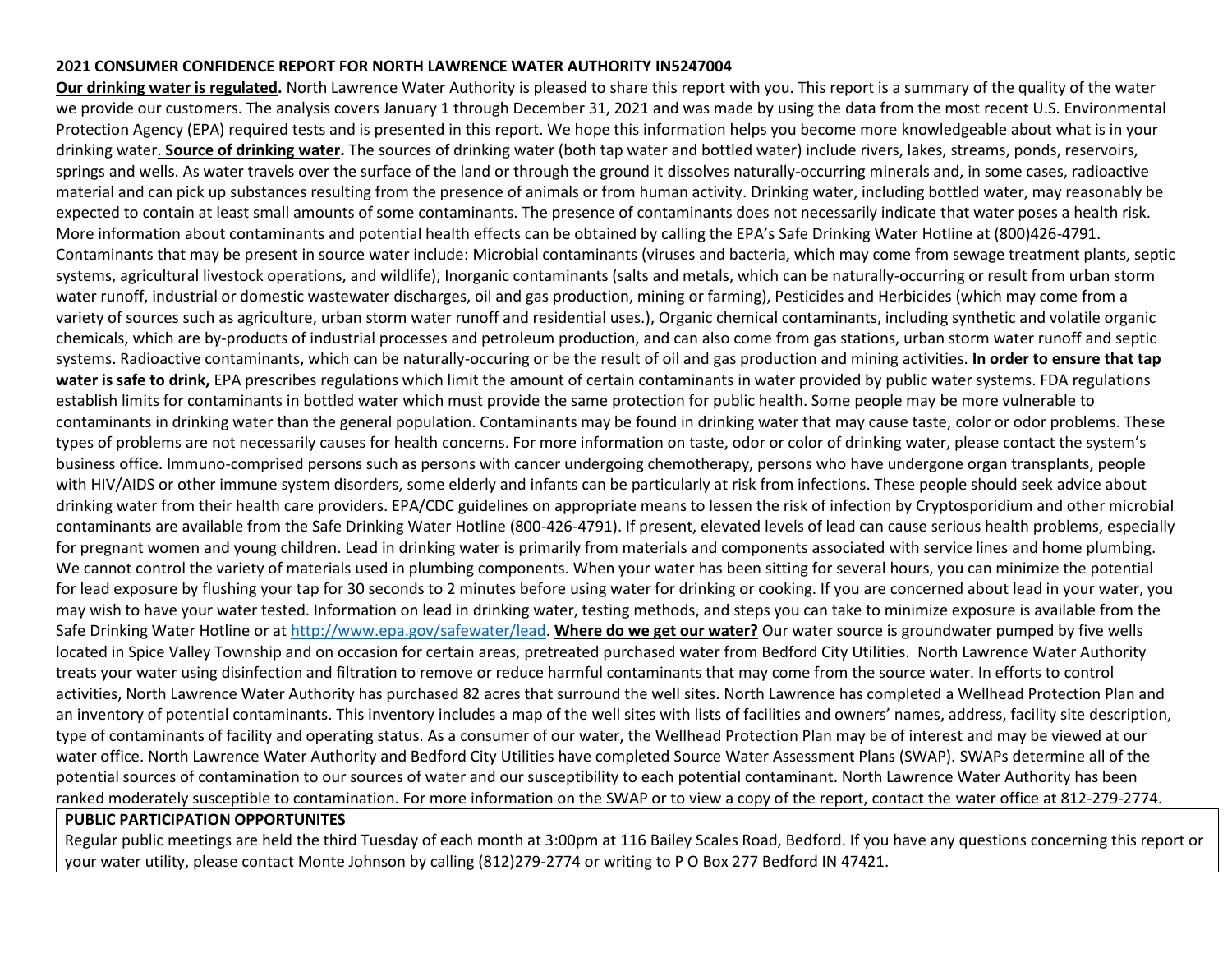On occasion we must purchase a small amount of water from Bedford City Utilities. Needmore, Judah, East Oolitic and North Jackson Street customers are served with this water. All other customers are served by our wells. We are required to provide you with Bedford City Utilities testing results.<br>DECLU ATED CONTANAINANTS DETECTED

| REGULATED CONTAMINANTS DETECTED                                                                                                |                                   |                                                        |                                                              |                      |                     | (NL-NORTH LAWRENCE WATER AUTHORITY)/(BC-BEDFORD CITY UTILITIES) |                  |                                                                                                                              |
|--------------------------------------------------------------------------------------------------------------------------------|-----------------------------------|--------------------------------------------------------|--------------------------------------------------------------|----------------------|---------------------|-----------------------------------------------------------------|------------------|------------------------------------------------------------------------------------------------------------------------------|
| <b>DISINFECTANTS AND</b><br><b>DISINFECTION BY-</b><br><b>PRODUCTS</b>                                                         | <b>COLLECTION</b><br><b>DATE</b>  | <b>HIGHEST LEVEL</b><br><b>DETECTED</b><br>NL/BC       | <b>RANGE OF</b><br><b>LEVELS</b><br><b>DETECTED</b><br>NL/BC | <b>MCLG</b><br>NL/BC | <b>MCL</b><br>NL/BC | <b>UNITS</b>                                                    | <b>VIOLATION</b> | LIKELY SOURCE OF CONTAMINATION                                                                                               |
| <b>CHLORINE</b>                                                                                                                | 2021                              | 1/1                                                    | $1 - 1/1 - 1$                                                | MRDLG=4              | MRDL=4              | PPM                                                             | N                | WATER ADDITIVE USED TO CONTROL MICROBES                                                                                      |
| <b>HALOACETIC ACIDS</b><br>$(HAA5)*$                                                                                           | 2021                              | 9/45                                                   | $5.4 - 9.73/$<br>16.6-76.1                                   | $\Omega$             | 60/60               | PPB                                                             | N                | BY-PRODUCT OF DRINKING WATER DISINFECTION                                                                                    |
| <b>TOTAL</b><br><b>TRIHALOMETHANES</b><br>(TTHM)                                                                               | 2021                              | 17/64                                                  | $9.1 - 21.9/$<br>25.8-97.9                                   | $\mathbf 0$          | 80/80               | PPB                                                             | ${\sf N}$        | BY-PRODUCT OF DRINKING WATER DISINFECTION                                                                                    |
| <b>INORGANIC</b><br><b>CONTAMINANTS</b>                                                                                        | <b>COLLECTION</b><br><b>DATE</b>  | <b>HIGHEST LEVEL</b><br><b>DETECTED</b>                | <b>RANGE OF</b><br><b>LEVELS</b><br><b>DETECTED</b>          | <b>MCLG</b>          | <b>MCL</b>          | <b>UNITS</b>                                                    | <b>VIOLATION</b> | LIKELY SOURCE OF CONTAMINATION                                                                                               |
| <b>FLUORIDE</b>                                                                                                                | 2021                              | 0.54/.1                                                | $0.54 - 0.54/$<br>$0.12 - 0.12$                              | 4/4                  | 4.0/4.0             | PPM                                                             | $\mathsf{N}$     | EROSION OF NATURAL DEPOSITS; WATER ADDITIVE WHICH PROMOTES STRONG<br>TEETH; DISCHARGE FROM FERTILIZER AND ALUMINUM FACTORIES |
| NITRATE (MEASURED AS<br>NITROGEN)                                                                                              | 2021                              | 2/2                                                    | $2.49 - 2.49/$<br>$1.5 - 1.5$                                | 10/10                | 10/10               | PPM                                                             | N                | RUNOFF FROM FERTILIZER USE; LEACHING FROM SEPTIC TANKS, SEWAGE;<br><b>EROSION OF NATURAL DEPOSITS</b>                        |
| NITRATE (MEASURED AS<br>NITROGEN)(BCU)                                                                                         | 2021                              | 0.013                                                  | $0.013 - 0.013$                                              | $\mathbf{1}$         | $\mathbf{1}$        | PPM                                                             | N                |                                                                                                                              |
| <b>BARIUM (BEDFORD CITY</b><br>UTILITIES ONLY)                                                                                 | 2021                              | 0.035                                                  | 0.035-0.035                                                  | $\overline{2}$       | $\overline{2}$      | PPM                                                             | N                | DISCHARGE OF DRILLING WASTES; DISCHARGE FROM METAL REFINERIES;<br><b>EROSION OF NATURAL DEPOSITS</b>                         |
| <b>RADIOACTIVE</b><br><b>CONTAMINANTS</b><br><b>NLWA ONLY</b>                                                                  | <b>COLLECTION</b><br><b>DATE</b>  | <b>HIGHEST LEVEL</b><br><b>DETECTED</b>                | <b>RANGE OF</b><br><b>LEVELS</b><br><b>DETECTED</b>          | <b>MCLG</b>          | <b>MCL</b>          | <b>UNITS</b>                                                    | <b>VIOLATION</b> | LIKELY SOURCE OF CONTAMINATION                                                                                               |
| <b>BETA/PHOTON</b><br><b>EMITTERS</b>                                                                                          | 8/12/2019                         | 0.6                                                    | $0.6 - 0.6$                                                  | 0                    | $\overline{4}$      | MREM/YR                                                         | N                | DECAY OF NATURAL AND MAN-MADE DEPOSITS                                                                                       |
| <b>GROSS ALPHA</b><br><b>EXCLUDING RADON AND</b><br><b>URANIUM</b>                                                             | 8/12/2019                         | 0.5                                                    | $0.5 - 0.5$                                                  | 0                    | 15                  | pCI/L                                                           | N                | <b>EROSION OF NATURAL DEPOSITS</b>                                                                                           |
| <b>SYNTHETIC ORGANIC</b><br><b>CONTAMINENTS</b><br><b>INCLUDING PESTICIDES</b><br><b>AND HERBICIDES</b><br>(BEDFORD CITY ONLY) | <b>COLLECTION</b><br><b>DATES</b> | <b>HIGHEST LEVEL</b><br><b>DETECTED</b>                | <b>RANGE OF</b><br><b>LEVELS</b><br><b>DETECTED</b>          | <b>MCLG</b>          | <b>MCL</b>          | <b>UNITS</b>                                                    | <b>VIOLATION</b> | LIKELY SOURCE OF CONTAMINATION                                                                                               |
| 2, 4-D                                                                                                                         | 2021                              | 0.34                                                   | $0.2 - 0.34$                                                 | 70                   | 70                  | PPB                                                             | N                |                                                                                                                              |
| ALTRAZINE                                                                                                                      | 2021                              | 0.9                                                    | $0 - 0.9$                                                    | 3                    | $\overline{3}$      | PPB                                                             | ${\sf N}$        |                                                                                                                              |
| SIMAZINE                                                                                                                       | 2021                              | 0.21                                                   | $0 - 0.21$                                                   | $\overline{4}$       | $\overline{4}$      | PPB                                                             | ${\sf N}$        |                                                                                                                              |
| <b>TURBITY (BEDFORD CITY</b><br>UTILITIES ONLY)                                                                                |                                   | <b>LIMIT</b><br><b>(TREATMENT</b><br><b>TECHNIQUE)</b> | <b>LEVEL</b><br><b>DETECTED</b>                              |                      |                     |                                                                 | <b>VIOLATION</b> | LIKELY SOURCE OF CONTAMINATION                                                                                               |
| <b>HIGHEST SINGLE</b><br>MEASUREMENT                                                                                           |                                   | 1 NTU                                                  | 0.23 NTU                                                     |                      |                     |                                                                 | N                | <b>SOIL RUNOFF</b>                                                                                                           |
| LOWEST MONTHLY %<br><b>MEETING LIMIT</b>                                                                                       |                                   | .3 NTU                                                 | 100%                                                         |                      |                     |                                                                 | N                | <b>SOIL RUNOFF</b>                                                                                                           |